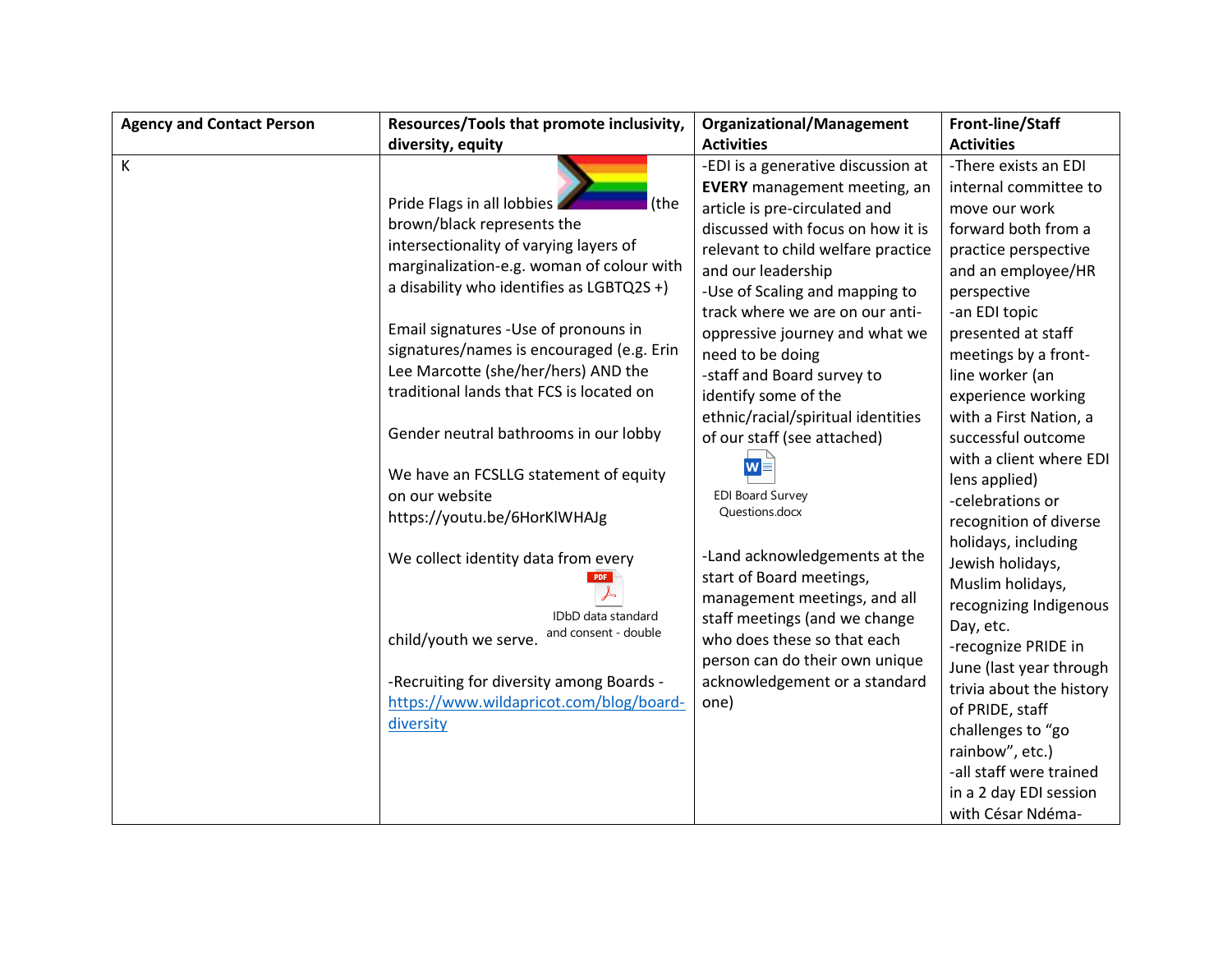|                                  |                                          |                                               | Moussa and other<br>culturally specific<br>trainings |
|----------------------------------|------------------------------------------|-----------------------------------------------|------------------------------------------------------|
| <b>UCDSB</b>                     | Resource-                                |                                               |                                                      |
| Don Lewis                        | https://www.amazon.ca/Deep-Diversity-    |                                               |                                                      |
| Don.lewis@ucdsb.on.ca            | Overcoming-vs-Them/dp/1771130253         |                                               |                                                      |
|                                  | Here is another resource with some       |                                               |                                                      |
|                                  | educational resources around challenging |                                               |                                                      |
|                                  | current understandings                   |                                               |                                                      |
|                                  | https://unlearn.com/                     |                                               |                                                      |
|                                  |                                          |                                               |                                                      |
| KidsInclusive                    |                                          | Much of the activity is captured              |                                                      |
|                                  |                                          | in our Operating Plan, under the              |                                                      |
| <b>Margaret Van Beers</b>        |                                          | strategic direction of Family and             |                                                      |
|                                  |                                          | <b>Community Engagement:</b>                  |                                                      |
| van Beers, Margaret              |                                          | 3.1 Respond to the Truth and                  |                                                      |
| Margaret.vanBeers@kingstonhsc.ca |                                          | Reconciliation Commission of                  |                                                      |
|                                  |                                          | Canada: Calls to Action by                    |                                                      |
|                                  |                                          | increasing our awareness and                  |                                                      |
|                                  |                                          | understanding of the experience               |                                                      |
|                                  |                                          | of Indigenous children, youth<br>and families |                                                      |
|                                  |                                          |                                               |                                                      |
|                                  |                                          | 1. Strike a committee, develop a              |                                                      |
|                                  |                                          | work plan and launch education                |                                                      |
|                                  |                                          | activities re Truth and                       |                                                      |
|                                  |                                          | Reconciliation recommendations                |                                                      |
|                                  |                                          | and how they relate to our work               |                                                      |
|                                  |                                          | Summary document from trip                    |                                                      |
|                                  |                                          | North completed (small team                   |                                                      |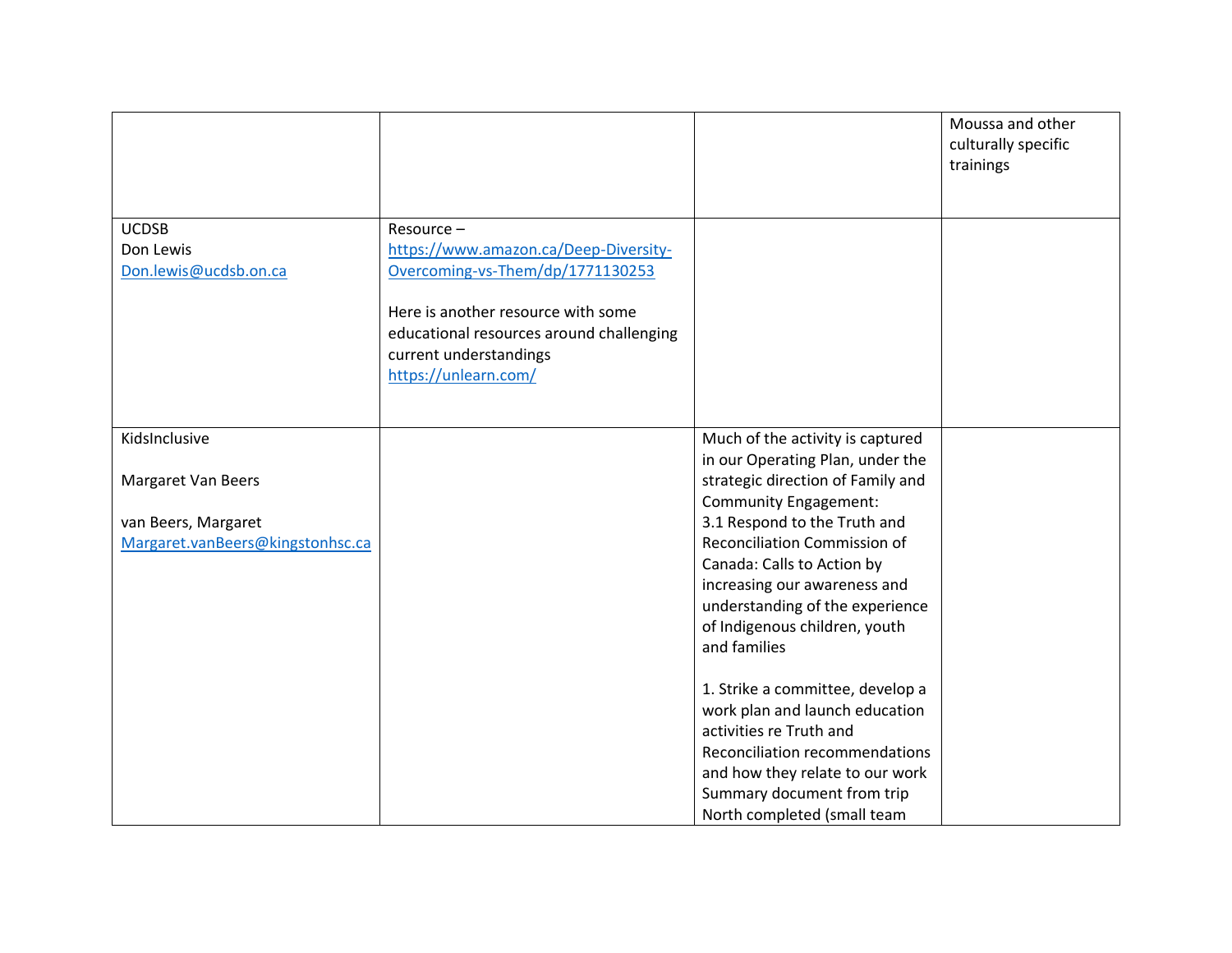|  | from KI visited James Bay region  |  |
|--|-----------------------------------|--|
|  | in March of 2020, where many      |  |
|  | of our Cree clients live) Working |  |
|  | group work plan is completed.     |  |
|  | In-service for staff held in Oct. |  |
|  | 2020                              |  |
|  | Indigenous community partner      |  |
|  | now participating in internal     |  |
|  | working group                     |  |
|  |                                   |  |
|  | 2. Initiate an exploratory        |  |
|  | process (incl. face to face       |  |
|  | meeting) to dialogue with         |  |
|  | communities on how to provide     |  |
|  | culturally safe services in       |  |
|  | Moosonee, Moose Factory and       |  |
|  | the James Bay Coastal area Have   |  |
|  | hosted two rich/highly engaged    |  |
|  | conversations with service        |  |
|  | partners in the North With that   |  |
|  | group, preliminary next steps     |  |
|  | identified Half day session       |  |
|  | planned for June with plans for   |  |
|  | integrated service partnership    |  |
|  | underway                          |  |
|  |                                   |  |
|  | 3.2 Strengthen mechanisms to      |  |
|  | understand and use the full       |  |
|  | diversity of family experiences,  |  |
|  | including socio-economic status,  |  |
|  | race, colour, religion, sexual    |  |
|  | orientation, gender identity and  |  |
|  | expression                        |  |
|  |                                   |  |
|  |                                   |  |